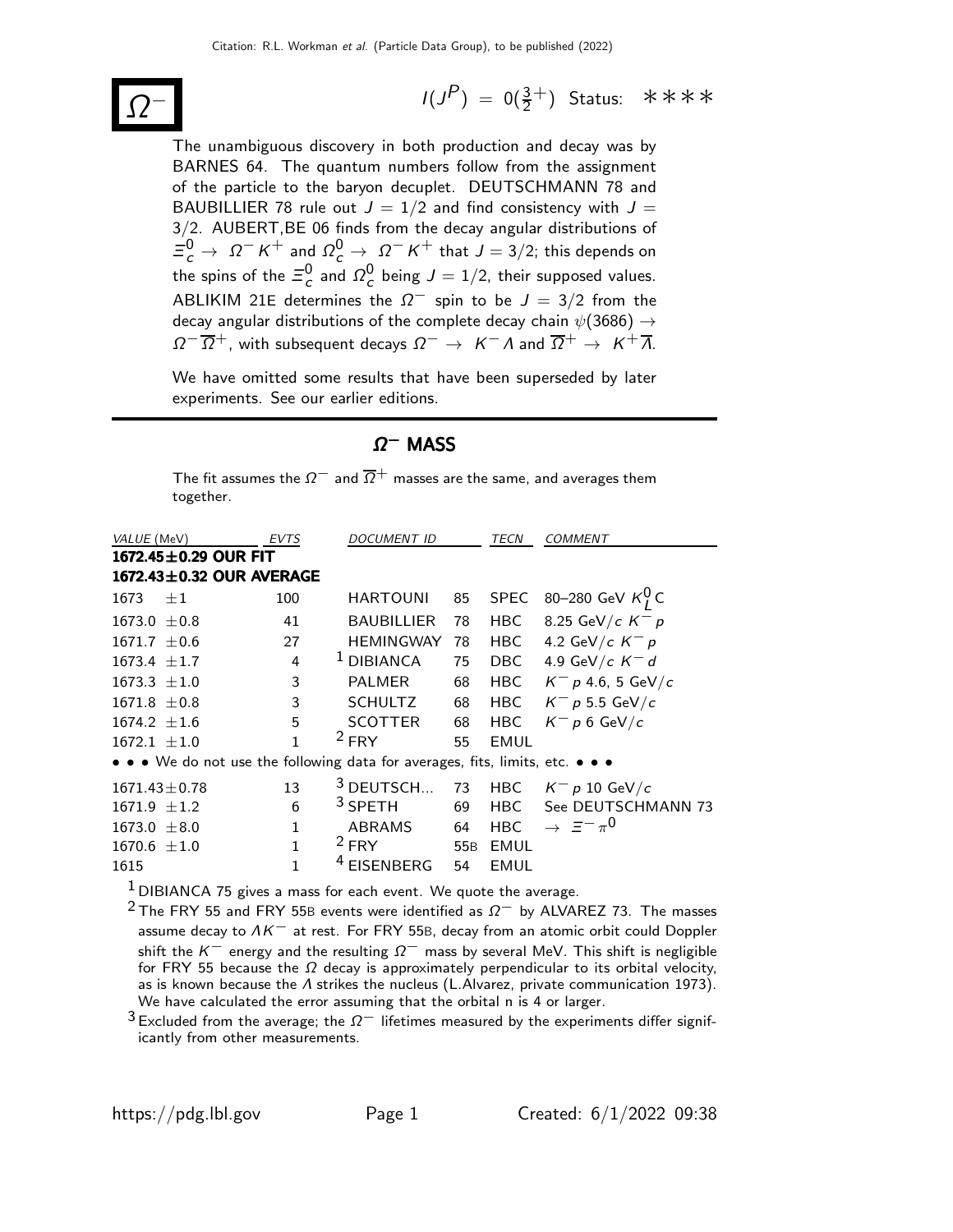4 The EISENBERG 54 mass was calculated for decay in flight. ALVAREZ 73 has shown that the  $Ω$  interacted with an Ag nucleus to give  $K^- \equiv$  Ag.

#### $\overline{\Omega}{}^+$  Mass

The fit assumes the  $\Omega^-$  and  $\overline{\Omega}^+$  masses are the same, and averages them together.

|                  | VALUE (MeV) EVTS             |              | DOCUMENT ID | TECN | COMMENT                               |
|------------------|------------------------------|--------------|-------------|------|---------------------------------------|
|                  | 1672.45 $\pm$ 0.29 OUR FIT   |              |             |      |                                       |
|                  | $1672.5 \pm 0.7$ OUR AVERAGE |              |             |      |                                       |
| $1672 + 1$       |                              | 72           |             |      | HARTOUNI 85 SPEC 80-280 GeV $K_l^0$ C |
| $1673.1 \pm 1.0$ |                              | $\mathbf{1}$ |             |      | FIRESTONE 71B HBC 12 GeV/c $K^+d$     |

$$
(m_{\Omega^-}-m_{\overline{\Omega}^+})/m_{\Omega^-}
$$

A test of CPT invariance.

| <i>VALUE</i>                      | <i>DOCUMENT ID</i> | TECN |  | COMMENT               |
|-----------------------------------|--------------------|------|--|-----------------------|
| $(-1.44 \pm 7.98) \times 10^{-5}$ | CHAN               |      |  | 98 E756 p Be, 800 GeV |

## $\Omega^-$  MEAN LIFE

Measurements with an error  $> 0.1 \times 10^{-10}$  s have been omitted. The fit assumes the  $\Omega^-$  and  $\overline{\Omega}^+$  mean lives are the same, and averages them together.

| <i>VALUE</i> (10 <sup>-10</sup> s)                                            | <b>EVTS</b> | <b>DOCUMENT ID</b> |    | TECN | <b>COMMENT</b>           |  |
|-------------------------------------------------------------------------------|-------------|--------------------|----|------|--------------------------|--|
| $0.821 \pm 0.011$ OUR FIT                                                     |             |                    |    |      |                          |  |
| $0.821 \pm 0.011$ OUR AVERAGE                                                 |             |                    |    |      |                          |  |
| $0.817 \pm 0.013 \pm 0.018$                                                   | 6934        | CHAN               | 98 | E756 | <i>p</i> Be, 800 GeV     |  |
| $0.811 \pm 0.037$                                                             | 1096        | LUK.               | 88 |      | SPEC $p$ Be 400 GeV      |  |
| $0.823 \pm 0.013$                                                             | 12k         | BOURQUIN           |    |      | 84 SPEC SPS hyperon beam |  |
| • • • We do not use the following data for averages, fits, limits, etc. • • • |             |                    |    |      |                          |  |
| $0.822 \pm 0.028$                                                             | 2437        | <b>BOURQUIN</b>    |    |      | 79B SPEC See BOURQUIN 84 |  |

#### $\overline{\Omega}{}^+$  mean life

The fit assumes the  $\Omega^-$  and  $\overline{\Omega}^+$  mean lives are the same, and averages them together.

| <i>VALUE</i> $(10^{-10} s)$ | <b>EVTS</b> | <b>DOCUMENT ID</b> |     | TECN | <i>COMMENT</i>            |
|-----------------------------|-------------|--------------------|-----|------|---------------------------|
| $0.821 \pm 0.011$ OUR FIT   |             |                    |     |      |                           |
| $0.823 \pm 0.031 \pm 0.022$ | 1801        | CHAN               | 98. |      | E756 <i>p</i> Be, 800 GeV |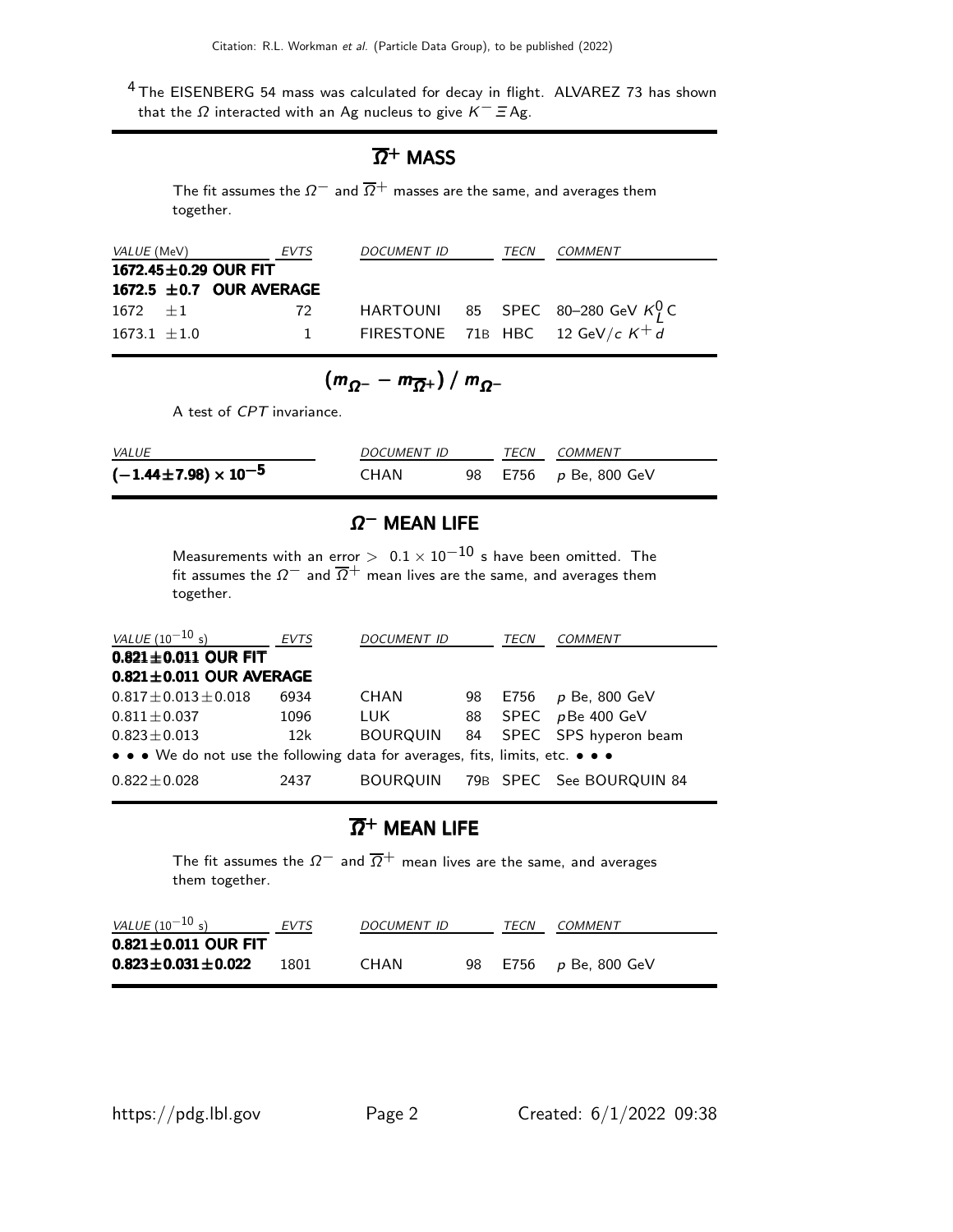$$
\left(\tau_{\,\Omega^-\,}-\,\tau_{\,\overline{\Omega}^+}\right)/\,\tau_{\,\Omega^-}
$$

A test of CPT invariance. Our calculation, from the averages in the preceding two data blocks.

VALUE DOCUMENT ID  $0.00\pm0.05$  OUR ESTIMATE

## $\Omega^-$  MAGNETIC MOMENT

| VALUE $(\mu_N)$       | EVTS                         | DOCUMENT ID | <b>TFCN</b> | <i>COMMENT</i>                   |
|-----------------------|------------------------------|-------------|-------------|----------------------------------|
|                       | $-2.02 \pm 0.05$ OUR AVERAGE |             |             |                                  |
| $-2.024 + 0.056$      | 235k                         | WAI LACE    |             | 95 SPEC $\Omega$ 300-550 GeV     |
| $-1.94 + 0.17 + 0.14$ | 25k                          | DIEHL.      |             | 91 SPEC Spin-transfer production |

## $\Omega^-$  DECAY MODES

|              | Mode                                                        | Fraction $(\Gamma_i/\Gamma)$         | Confidence level |
|--------------|-------------------------------------------------------------|--------------------------------------|------------------|
| $\Gamma_1$   | $\Lambda K^-$                                               | $(67.8 \pm 0.7)$ %                   |                  |
|              | $\Gamma_2 = \Xi^0 \pi^-$                                    | $(23.6 \pm 0.7)$ %                   |                  |
|              | $\overline{\Gamma_3}$ $\overline{\Xi}^- \pi^0$              | $(8.6 \pm 0.4)\%$                    |                  |
|              | $\Gamma_4$ $\equiv$ $\pi^+ \pi^-$                           | $(3.7^{+0.7}_{-0.6}) \times 10^{-4}$ |                  |
|              | $\Gamma_5 = (1530)^0 \pi^-$                                 | $\langle 7 \times 10^{-5}$           | $90\%$           |
|              | $\overline{\Gamma_6}$ $\overline{z}^0 e^- \overline{\nu}_e$ | $(5.6 \pm 2.8) \times 10^{-3}$       |                  |
|              | $\Gamma_7 \quad \Xi^- \gamma$                               | $< 4.6 \times 10^{-4}$               | $90\%$           |
|              |                                                             | $\Delta S = 2$ forbidden (S2) modes  |                  |
| $\Gamma_{8}$ | $\Lambda \pi^-$                                             | $S2 \t < 2.9 \t \times 10^{-6}$      | $90\%$           |

## $\Omega^-$  BRANCHING RATIOS

The BOURQUIN 84 values (which include results of BOURQUIN 79B, a separate experiment) are much more accurate than any other results, and so the other results have been omitted.

| $\Gamma(\Lambda K^-)/\Gamma_{\rm total}$                                      |      |                    |  |      |                                   |
|-------------------------------------------------------------------------------|------|--------------------|--|------|-----------------------------------|
| VALUE                                                                         | EVTS | <b>DOCUMENT ID</b> |  | TECN | <b>COMMENT</b>                    |
| $0.678 \pm 0.007$                                                             | 14k  | BOURQUIN 84        |  |      | SPEC SPS hyperon beam             |
| • • • We do not use the following data for averages, fits, limits, etc. • • • |      |                    |  |      |                                   |
| $0.686 \pm 0.013$                                                             | 1920 |                    |  |      | BOURQUIN 79B SPEC See BOURQUIN 84 |
| $\Gamma_2/\Gamma$                                                             |      |                    |  |      |                                   |
| $\Gamma(\Xi^0\pi^-)/\Gamma_{\rm total}$                                       |      |                    |  |      |                                   |
| VALUE                                                                         | EVTS | DOCUMENT ID        |  | TECN | <b>COMMENT</b>                    |
| $0.236 \pm 0.007$                                                             | 1947 |                    |  |      | BOURQUIN 84 SPEC SPS hyperon beam |
| • • • We do not use the following data for averages, fits, limits, etc. • • • |      |                    |  |      |                                   |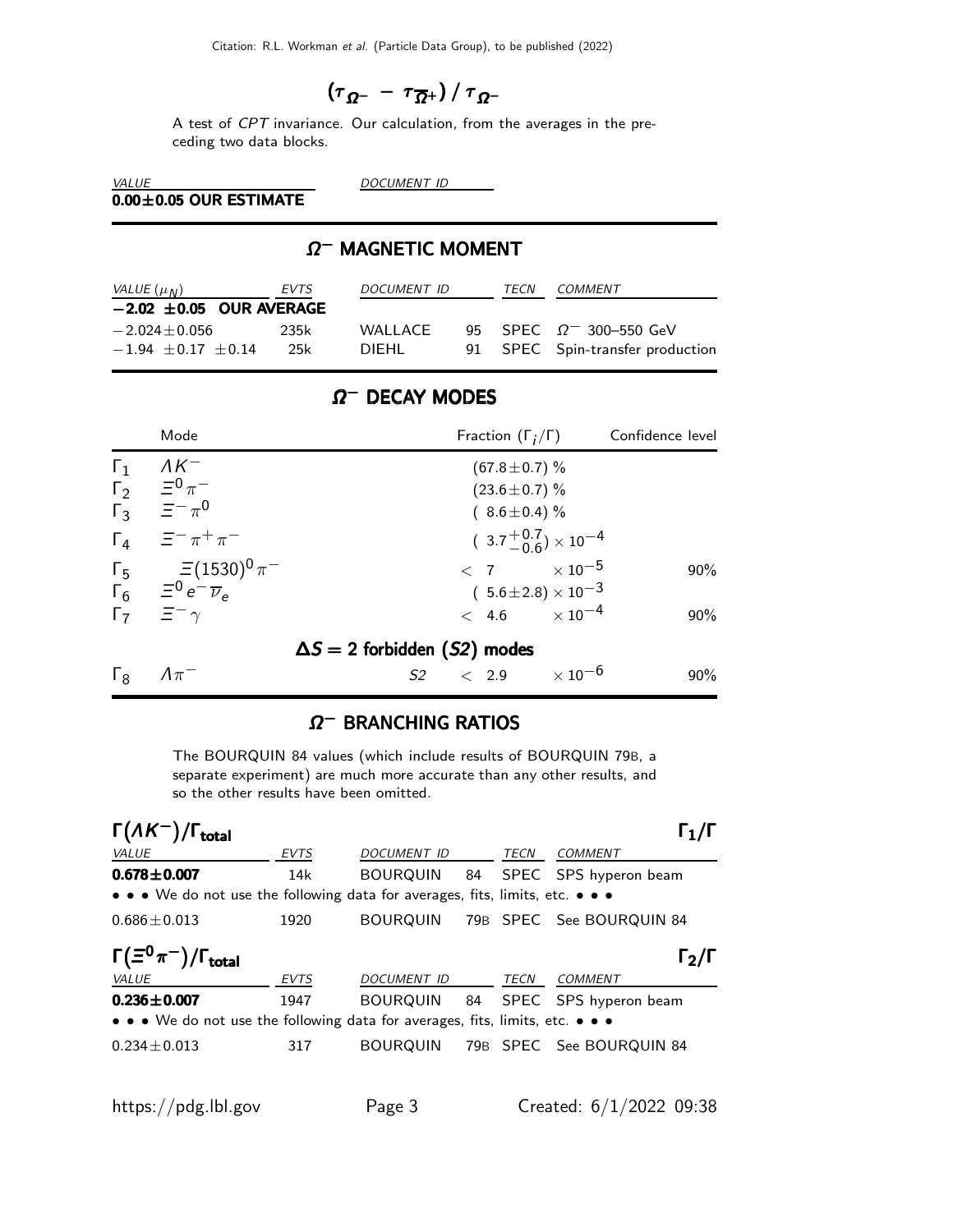| TECN COMMENT<br><b>VALUE</b><br>DOCUMENT ID<br>EVTS<br>$0.086 \pm 0.004$<br><b>BOURQUIN</b><br>SPEC SPS hyperon beam<br>759<br>84<br>• • • We do not use the following data for averages, fits, limits, etc. • • •<br>$0.080 \pm 0.008$<br>145<br><b>BOURQUIN</b><br>79B SPEC See BOURQUIN 84<br>$\Gamma(\equiv^-\pi^+\pi^-)/\Gamma_{\rm total}$<br>$\Gamma_4/\Gamma$<br>$VALUE$ (units $10^{-4}$ ) EVTS<br>DOCUMENT ID TECN COMMENT<br>$3.74 + 0.67$<br>-0.56<br>$5$ KAMAEV 10 HYCP p Cu, 800 GeV<br>100<br>• • • We do not use the following data for averages, fits, limits, etc. • • •<br>4.3 $+3.4$<br>-1.3<br>BOURQUIN 84 SPEC SPS hyperon beam<br>4<br>$^5$ This KAMAEV 10 value uses 76 $\Omega^- \to \Xi^- \pi^+ \pi^-$ and 24 $\overline{\Omega}^+ \to \overline{\Xi}^+ \pi^- \pi^+$ de-<br>cays. The $\Omega^-$ and $\overline{\Omega}^+$ branching fractions measurements are statistically equal. The<br>errors given combine statistical and systematic contributions. The CP branching-fraction<br>asymmetry, $(\Omega^{-} - \overline{\Omega}^{+})$ /sum, is $+0.12 \pm 0.20$ .<br>$\Gamma(\Xi(1530)^{0}\pi^{-})/\Gamma_{\rm total}$<br>$\Gamma_5/\Gamma$<br>$VALUE$ (units $10^{-4}$ ) CL% EVTS<br>DOCUMENT ID<br>TECN COMMENT<br>KAMAEV<br>$0.7$<br>90<br>10 HYCP p Cu, 800 GeV<br>• • We do not use the following data for averages, fits, limits, etc. • • • |
|----------------------------------------------------------------------------------------------------------------------------------------------------------------------------------------------------------------------------------------------------------------------------------------------------------------------------------------------------------------------------------------------------------------------------------------------------------------------------------------------------------------------------------------------------------------------------------------------------------------------------------------------------------------------------------------------------------------------------------------------------------------------------------------------------------------------------------------------------------------------------------------------------------------------------------------------------------------------------------------------------------------------------------------------------------------------------------------------------------------------------------------------------------------------------------------------------------------------------------------------------------------------------------------------------------------------------------------------------------------------------------|
|                                                                                                                                                                                                                                                                                                                                                                                                                                                                                                                                                                                                                                                                                                                                                                                                                                                                                                                                                                                                                                                                                                                                                                                                                                                                                                                                                                                  |
|                                                                                                                                                                                                                                                                                                                                                                                                                                                                                                                                                                                                                                                                                                                                                                                                                                                                                                                                                                                                                                                                                                                                                                                                                                                                                                                                                                                  |
|                                                                                                                                                                                                                                                                                                                                                                                                                                                                                                                                                                                                                                                                                                                                                                                                                                                                                                                                                                                                                                                                                                                                                                                                                                                                                                                                                                                  |
|                                                                                                                                                                                                                                                                                                                                                                                                                                                                                                                                                                                                                                                                                                                                                                                                                                                                                                                                                                                                                                                                                                                                                                                                                                                                                                                                                                                  |
|                                                                                                                                                                                                                                                                                                                                                                                                                                                                                                                                                                                                                                                                                                                                                                                                                                                                                                                                                                                                                                                                                                                                                                                                                                                                                                                                                                                  |
|                                                                                                                                                                                                                                                                                                                                                                                                                                                                                                                                                                                                                                                                                                                                                                                                                                                                                                                                                                                                                                                                                                                                                                                                                                                                                                                                                                                  |
|                                                                                                                                                                                                                                                                                                                                                                                                                                                                                                                                                                                                                                                                                                                                                                                                                                                                                                                                                                                                                                                                                                                                                                                                                                                                                                                                                                                  |
|                                                                                                                                                                                                                                                                                                                                                                                                                                                                                                                                                                                                                                                                                                                                                                                                                                                                                                                                                                                                                                                                                                                                                                                                                                                                                                                                                                                  |
|                                                                                                                                                                                                                                                                                                                                                                                                                                                                                                                                                                                                                                                                                                                                                                                                                                                                                                                                                                                                                                                                                                                                                                                                                                                                                                                                                                                  |
|                                                                                                                                                                                                                                                                                                                                                                                                                                                                                                                                                                                                                                                                                                                                                                                                                                                                                                                                                                                                                                                                                                                                                                                                                                                                                                                                                                                  |
|                                                                                                                                                                                                                                                                                                                                                                                                                                                                                                                                                                                                                                                                                                                                                                                                                                                                                                                                                                                                                                                                                                                                                                                                                                                                                                                                                                                  |
|                                                                                                                                                                                                                                                                                                                                                                                                                                                                                                                                                                                                                                                                                                                                                                                                                                                                                                                                                                                                                                                                                                                                                                                                                                                                                                                                                                                  |
|                                                                                                                                                                                                                                                                                                                                                                                                                                                                                                                                                                                                                                                                                                                                                                                                                                                                                                                                                                                                                                                                                                                                                                                                                                                                                                                                                                                  |
|                                                                                                                                                                                                                                                                                                                                                                                                                                                                                                                                                                                                                                                                                                                                                                                                                                                                                                                                                                                                                                                                                                                                                                                                                                                                                                                                                                                  |
| $6.4^{+5.1}_{-2.0}$<br>4 <sup>6</sup> BOURQUIN 84 SPEC SPS hyperon beam                                                                                                                                                                                                                                                                                                                                                                                                                                                                                                                                                                                                                                                                                                                                                                                                                                                                                                                                                                                                                                                                                                                                                                                                                                                                                                          |
| $6$ The same 4 events as in the previous mode, with the isospin factor to take into account<br>$\Xi(1530)^0\to~\Xi^0\,\pi^0$ decays included. BOURQUIN 84 adopted a theoretical assumption<br>that $\Xi(1530)^{0}\pi^{-}$ would dominate $\Xi^{-}\pi^{+}\pi^{-}$ decay.<br>$\Gamma(\Xi^0 e^- \overline{\nu}_e)/\Gamma_{\rm total}$<br>$\Gamma_6/\Gamma$                                                                                                                                                                                                                                                                                                                                                                                                                                                                                                                                                                                                                                                                                                                                                                                                                                                                                                                                                                                                                          |
|                                                                                                                                                                                                                                                                                                                                                                                                                                                                                                                                                                                                                                                                                                                                                                                                                                                                                                                                                                                                                                                                                                                                                                                                                                                                                                                                                                                  |
| $VALUE$ (units 10 <sup>-3</sup> ) EVTS DOCUMENT ID TECN COMMENT<br>14                                                                                                                                                                                                                                                                                                                                                                                                                                                                                                                                                                                                                                                                                                                                                                                                                                                                                                                                                                                                                                                                                                                                                                                                                                                                                                            |
| $5.6 + 2.8$<br>BOURQUIN 84 SPEC SPS hyperon beam<br>• • • We do not use the following data for averages, fits, limits, etc. • • •                                                                                                                                                                                                                                                                                                                                                                                                                                                                                                                                                                                                                                                                                                                                                                                                                                                                                                                                                                                                                                                                                                                                                                                                                                                |
| 3<br>BOURQUIN 79B SPEC See BOURQUIN 84<br>$\sim 10$                                                                                                                                                                                                                                                                                                                                                                                                                                                                                                                                                                                                                                                                                                                                                                                                                                                                                                                                                                                                                                                                                                                                                                                                                                                                                                                              |
|                                                                                                                                                                                                                                                                                                                                                                                                                                                                                                                                                                                                                                                                                                                                                                                                                                                                                                                                                                                                                                                                                                                                                                                                                                                                                                                                                                                  |
| $\mathsf{\Gamma}_7/\mathsf{\Gamma}$<br>$\mathsf{I}$ $(=\neg \gamma)/\mathsf{I}$ total                                                                                                                                                                                                                                                                                                                                                                                                                                                                                                                                                                                                                                                                                                                                                                                                                                                                                                                                                                                                                                                                                                                                                                                                                                                                                            |
| VALUE (units $10^{-4}$ ) CL% EVTS<br>DOCUMENT ID<br>TECN<br><b>COMMENT</b>                                                                                                                                                                                                                                                                                                                                                                                                                                                                                                                                                                                                                                                                                                                                                                                                                                                                                                                                                                                                                                                                                                                                                                                                                                                                                                       |
| < 4.6<br>90<br>ALBUQUERQ94<br>0<br>E761<br>$\Omega$ <sup>-</sup> 375 GeV                                                                                                                                                                                                                                                                                                                                                                                                                                                                                                                                                                                                                                                                                                                                                                                                                                                                                                                                                                                                                                                                                                                                                                                                                                                                                                         |
| $\bullet\,\bullet\,\bullet\,$ We do not use the following data for averages, fits, limits, etc. $\bullet\,\bullet\,\bullet\,\bullet$                                                                                                                                                                                                                                                                                                                                                                                                                                                                                                                                                                                                                                                                                                                                                                                                                                                                                                                                                                                                                                                                                                                                                                                                                                             |
| <b>BOURQUIN</b><br>$<$ 22<br>90<br>9<br>84<br><b>SPEC</b><br>SPS hyperon beam<br>$\mathbf{0}$<br>79B SPEC                                                                                                                                                                                                                                                                                                                                                                                                                                                                                                                                                                                                                                                                                                                                                                                                                                                                                                                                                                                                                                                                                                                                                                                                                                                                        |
| $<$ 31 $\,$<br><b>BOURQUIN</b><br>90<br>See BOURQUIN 84                                                                                                                                                                                                                                                                                                                                                                                                                                                                                                                                                                                                                                                                                                                                                                                                                                                                                                                                                                                                                                                                                                                                                                                                                                                                                                                          |
| $\Gamma(\Lambda \pi^-)$<br>$\Gamma_8/\Gamma$<br>$/\Gamma_{\text{total}}$<br>$\Delta \overline{S}$ =2. Forbidden in first-order weak interaction.                                                                                                                                                                                                                                                                                                                                                                                                                                                                                                                                                                                                                                                                                                                                                                                                                                                                                                                                                                                                                                                                                                                                                                                                                                 |
| VALUE (units $10^{-6}$ )<br><b>DOCUMENT ID</b><br><b>COMMENT</b><br>CL%<br>TECN                                                                                                                                                                                                                                                                                                                                                                                                                                                                                                                                                                                                                                                                                                                                                                                                                                                                                                                                                                                                                                                                                                                                                                                                                                                                                                  |
| 2.9<br>90<br><b>WHITE</b><br>05<br>HYCP $p$ Cu, 800 GeV<br><                                                                                                                                                                                                                                                                                                                                                                                                                                                                                                                                                                                                                                                                                                                                                                                                                                                                                                                                                                                                                                                                                                                                                                                                                                                                                                                     |
| We do not use the following data for averages, fits, limits, etc. $\bullet \bullet \bullet$                                                                                                                                                                                                                                                                                                                                                                                                                                                                                                                                                                                                                                                                                                                                                                                                                                                                                                                                                                                                                                                                                                                                                                                                                                                                                      |
| <b>BOURQUIN</b><br>90<br>84<br><b>SPEC</b><br>SPS hyperon beam<br>< 190<br>$<$ 1300<br><b>BOURQUIN</b><br>79B<br><b>SPEC</b><br>90                                                                                                                                                                                                                                                                                                                                                                                                                                                                                                                                                                                                                                                                                                                                                                                                                                                                                                                                                                                                                                                                                                                                                                                                                                               |
| See BOURQUIN 84                                                                                                                                                                                                                                                                                                                                                                                                                                                                                                                                                                                                                                                                                                                                                                                                                                                                                                                                                                                                                                                                                                                                                                                                                                                                                                                                                                  |

https://pdg.lbl.gov Page 4 Created: 6/1/2022 09:38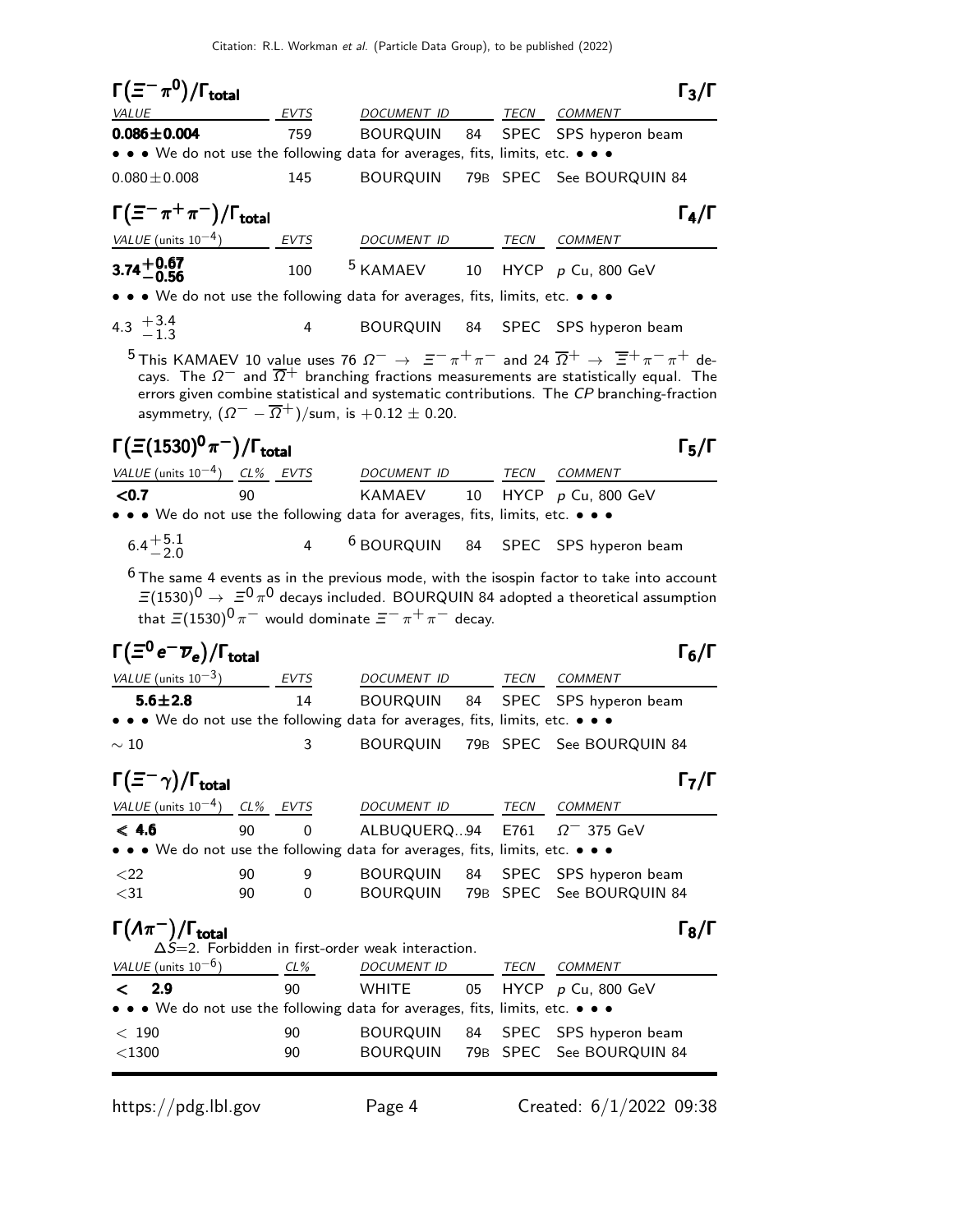## $\Omega^-$  DECAY PARAMETERS

# $\alpha(\Omega^-) \alpha_-(\Lambda)$  FOR  $\Omega^- \to \Lambda K^-$

| Some early results have been omitted.                                         |             |                    |  |      |                          |  |
|-------------------------------------------------------------------------------|-------------|--------------------|--|------|--------------------------|--|
| VALUE                                                                         | <b>EVTS</b> | <b>DOCUMENT ID</b> |  | TECN | <b>COMMENT</b>           |  |
| $0.0115 \pm 0.0015$ OUR AVERAGE                                               |             |                    |  |      |                          |  |
| $0.0133 \pm 0.0033 \pm 0.0052$ 960k                                           |             | $7$ CHEN           |  |      | 05 HYCP p Cu, 800 GeV    |  |
| $0.0114 + 0.0012 + 0.0010$ 4.5M                                               |             | 7LU                |  |      | 05A HYCP p Cu, 800 GeV   |  |
| • • • We do not use the following data for averages, fits, limits, etc. • • • |             |                    |  |      |                          |  |
| $-0.018 \pm 0.030$                                                            | 6953        | CHAN               |  |      | 98 E756 p Be, 800 GeV    |  |
| $-0.022 \pm 0.051$                                                            | 1743        | LUK                |  |      | 88 SPEC p Be 400 GeV     |  |
| $-0.016 \pm 0.018$                                                            | 12k         | BOURQUIN           |  |      | 84 SPEC SPS hyperon beam |  |
| The results of CHEN 05 and LU 05A are from different experimental runs.       |             |                    |  |      |                          |  |

# $\alpha$  FOR  $\Omega^- \rightarrow \Lambda K^-$

The above average,  $\alpha(\Omega^-)\alpha_-(\Lambda) = 0.0115 \pm 0.0015$ , divided by our current average  $\alpha_{-}(\Lambda) = 0.732 \pm 0.014$  gives  $\alpha(\Omega^{-})$ : VALUE DOCUMENT ID  $\overline{0.0157\pm0.0021}$  OUR EVALUATION  $\overline{\alpha}$  FOR  $\overline{\Omega}{}^+ \to \overline{\Lambda}{}K^+$ VALUE EVTS DOCUMENT ID TECN COMMENT −0.0181±0.0028±0.0026 1.89M LU 06 HYCP p Cu, 800 GeV • • • We do not use the following data for averages, fits, limits, etc. • • •  $+0.017 \pm 0.077$  1823 CHAN 98 E756 p Be, 800 GeV  $(\alpha + \overline{\alpha})/(\alpha - \overline{\alpha})$  in  $\Omega^- \to \Lambda K^-$ ,  $\overline{\Omega}^+ \to \overline{\Lambda} K^+$ Zero if CP is conserved. VALUE **DOCUMENT ID** TECN COMMENT  $-0.016 \pm 0.092 \pm 0.089$  8 LU 06 HYCP p Cu, 800 GeV  $8$  This value uses the results of CHEN 05, LU 05A, and LU 06.  $\alpha$  FOR  $\Omega^- \to \Xi^0 \pi^-$ VALUE EVTS DOCUMENT ID TECN COMMENT +0.09±0.14 1630 BOURQUIN 84 SPEC SPS hyperon beam

| $\alpha$ FOR $\Omega^- \rightarrow \ \Xi^-\pi^0$ |             |             |      |                                   |
|--------------------------------------------------|-------------|-------------|------|-----------------------------------|
| <b>VALUE</b>                                     | <b>EVTS</b> | DOCUMENT ID | TECN | COMMENT                           |
| $+0.05 \!\pm\! 0.21$                             | 614         |             |      | BOURQUIN 84 SPEC SPS hyperon beam |

## $\Omega^-$  References

We have omitted some papers that have been superseded by later experiments. See our earlier editions.

| ABLIKIM      | 21E | PRL 126 092002 | M. Ablikim et al.       | (BESIII Collab.)       |
|--------------|-----|----------------|-------------------------|------------------------|
| KAMAEV       | 10  | PL B693 236    | O. Kamaev et al.        | (FNAL HyperCP Collab.) |
| AUBERT.BE    | 06  | PRL 97 112001  | B. Aubert et al.        | (BABAR Collab.)        |
| LU           | 06  | PRL 96 242001  | L.C. Lu et al.          | (FNAL HyperCP Collab.) |
| CHEN         | 05  | PR D71 051102  | Y.C. Chen et al.        | (FNAL HyperCP Collab.) |
| LU.          | 05A | PL B617 11     | L.C. Lu et al.          | (FNAL HyperCP Collab.) |
| <b>WHITE</b> | 05  | PRL 94 101804  | C.G. White et al.       | (FNAL HyperCP Collab.) |
| CHAN         | 98  | PR D58 072002  | A.W. Chan et al.        | (FNAL E756 Collab.)    |
| WALLACE      | 95  | PRL 74 3732    | N.B. Wallace et al.     | $(MINN, ARIZ, MICH+)$  |
| ALBUQUERQ 94 |     | PR D50 18      | I.F. Albuquerque et al. | (FNAL E761 Collab.)    |
|              |     |                |                         |                        |